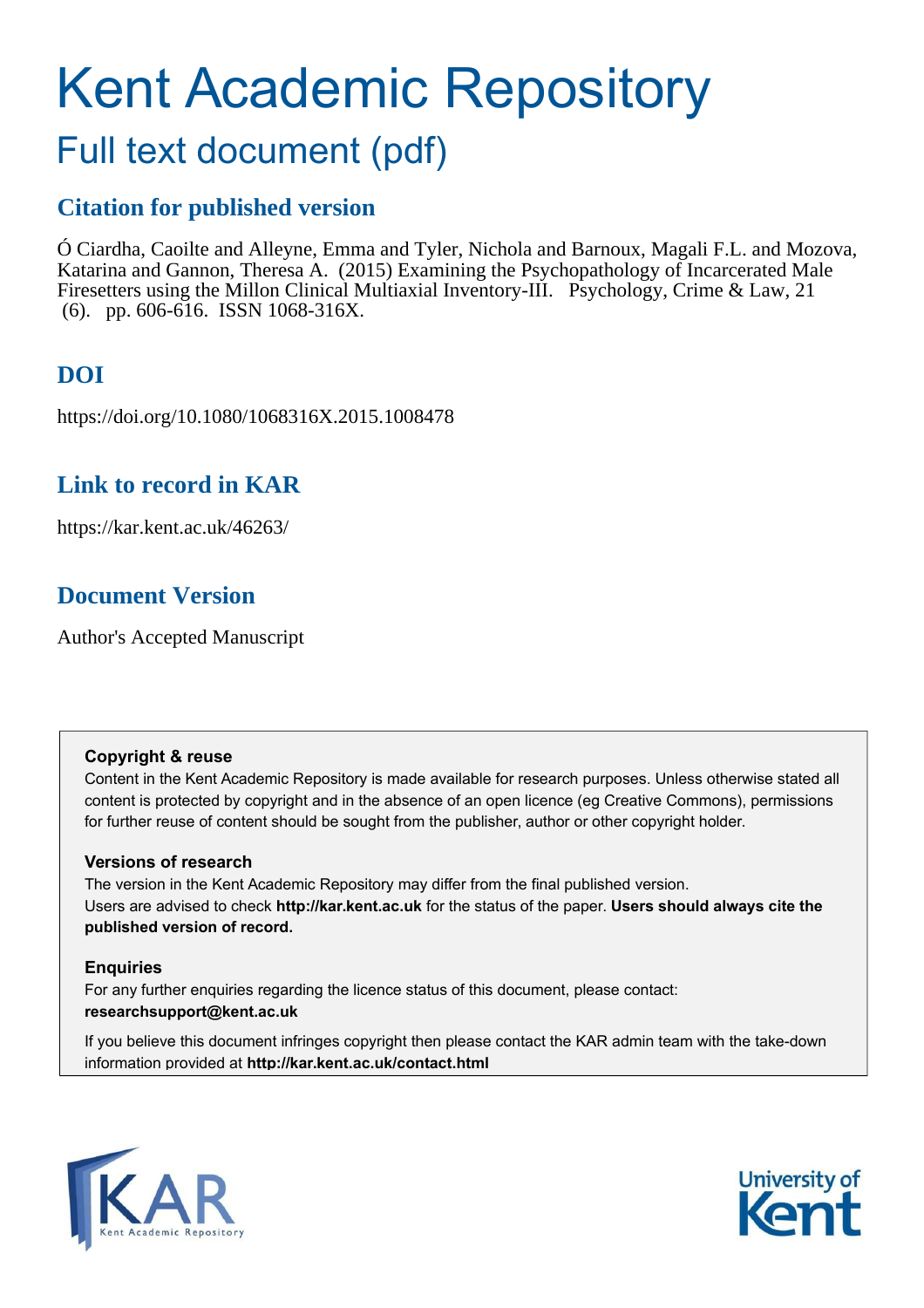Examining the Psychopathology of Incarcerated Male Firesetters using the MCMI-III

Caoilte Ó Ciardha<sup>1</sup>, Emma K. A. Alleyne, Nichola Tyler, Magali F. L. Barnoux, Katarina

Mozova, and Theresa A. Gannon

University of Kent

Accepted for publication in Psychology, Crime & Law

NOTE: This version is the Authors' Accepted Manuscript and may not exactly replicate the final version published in the journal. It is not the copy of record

#### Author Note

Caoilte Ó Ciardha, Emma K. A. Alleyne, Nichola Tyler, Magali F. L. Barnoux,

Katarina Mozova, and Theresa A. Gannon, Centre of Research and Education in Forensic Psychology (CORE-FP), School of Psychology, University of Kent.

This research was supported by an Economic and Social Research Council grant

awarded to Theresa A. Gannon (RES-062-23-2522). We are grateful to area psychologists,

prison establishment staff, and our participants. The views expressed are those of the authors

and do not necessarily reflect those of National Offender Management Services.

Correspondence concerning this article should be addressed to Caoilte Ó Ciardha,

School of Psychology, Keynes College, University of Kent, Canterbury, Kent, CT2 7NP, UK.

Email: [C.C.OCiardha@kent.ac.uk](mailto:C.C.OCiardha@kent.ac.uk) 

<u>.</u>

<sup>&</sup>lt;sup>1</sup> Note to editors/copy-editors: The first author's surname is  $\acute{O}$  Ciardha. The  $\acute{O}$  should not be mistaken for an initial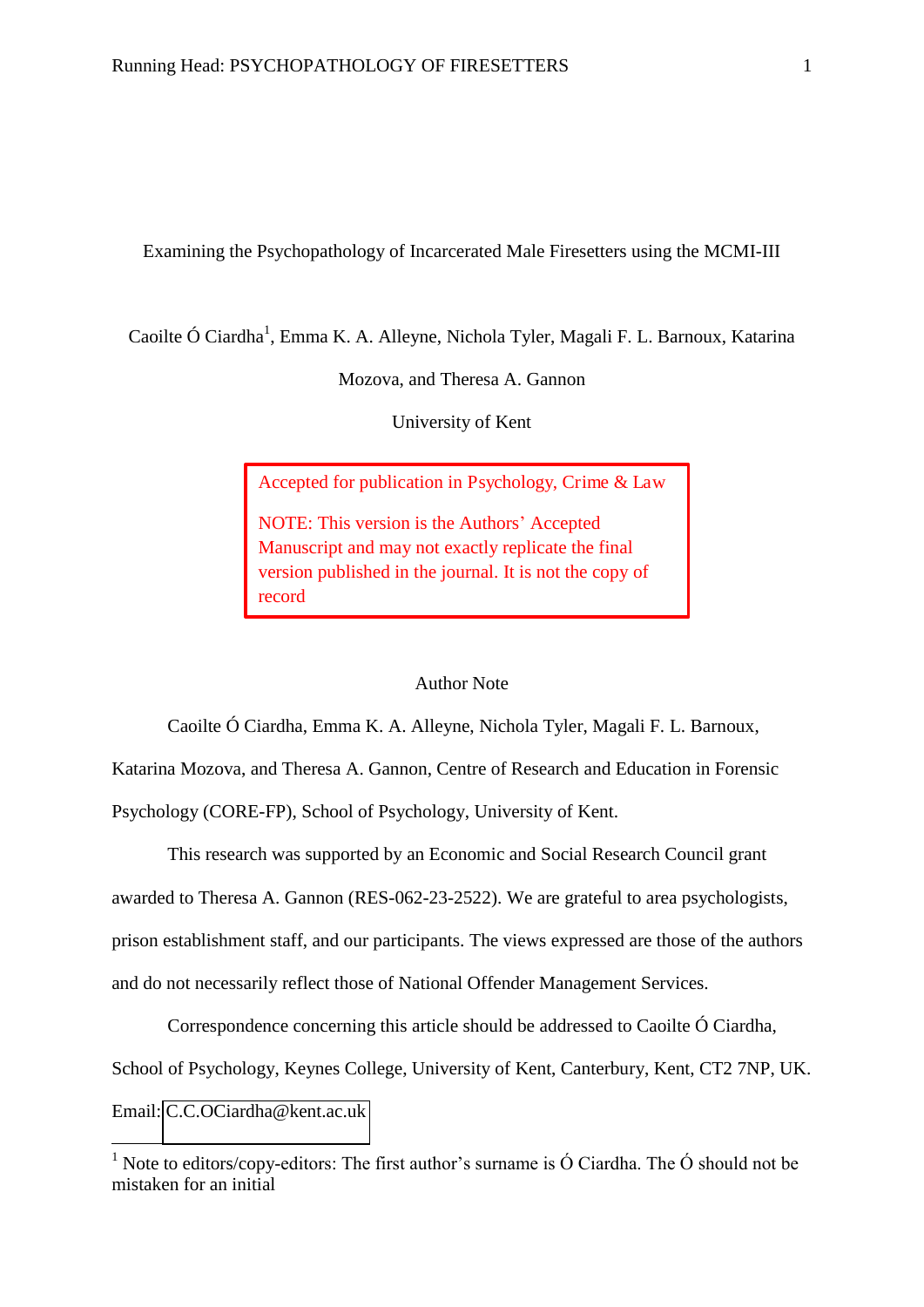#### **Abstract**

Research to date has been equivocal on the relationship between firesetting and psychopathology, and has been impeded by studies lacking adequate control samples. The present study examined psychopathology in a sample of incarcerated adult male firesetters (n  $= 112$ ) and prison controls (n = 113) using the Millon Clinical Multiaxial Inventory-III. Firesetters demonstrated multiple elevated scores on personality and clinical syndrome scales. Logistic regression showed that the borderline personality scale was the strongest personality scale discriminator between firesetters and controls. Major depression and drug dependence were the strongest clinical syndrome scale predictors. However, both clinical syndrome scale predictors appeared to be mediated by borderline personality scores indicating that firesetters are best characterized by responding indicative of borderline personality traits rather than other psychopathological deficits. The results suggest that, relative to other offenders, firesetters face challenges with impulse control, affect regulation, stability of interpersonal relationships, and self-image.

Keywords: firesetting, arson, psychopathology, personality disorder, MCMI-III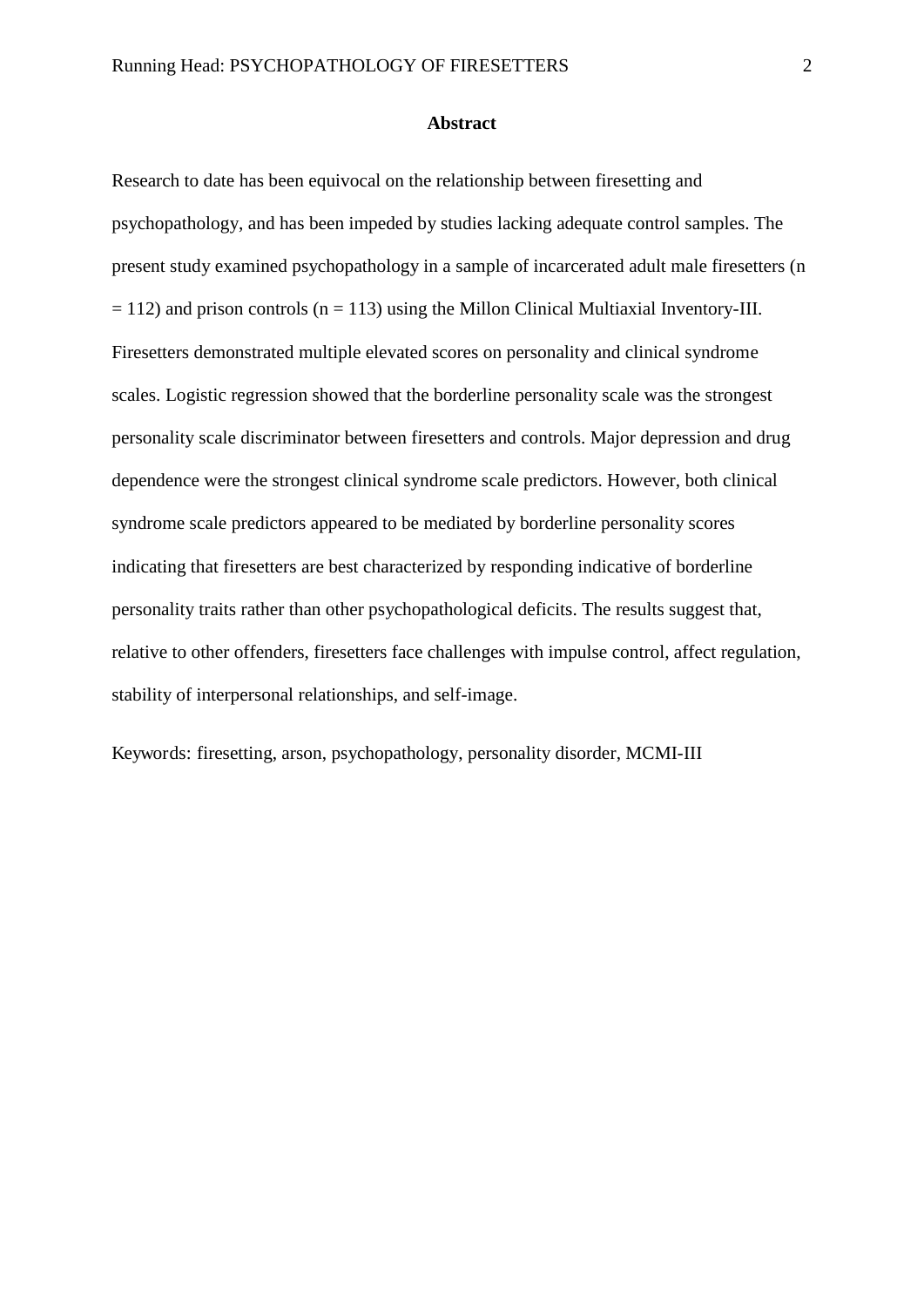Examining the Psychopathology of Incarcerated Male Firesetters using the MCMI-III

Deliberate firesetting accounts for a large amount of deaths, injuries, and property damage worldwide. In Great Britain there were 35,900 deliberate fires in 2010-2011 (Department for Communities and Local Government, 2011b). During that period deliberate fires resulted in 72 fatalities and 1,700 non-fatal casualties (Department for Communities and Local Government, 2011b). The economic impact of deliberate firesetting in England was estimated in 2008 as £2.3bn (Department for Communities and Local Government, 2011a). In the period 2005-2009, an estimated 306,300 intentional fires were reported to U.S. fire departments each year (Evarts, 2012). This was associated with 440 civilian deaths, 1,360 civilian injuries, and \$1.3 billion in direct property damage annually (Evarts, 2012). Research has established that firesetters are predominantly male juveniles (Blanco et al., 2010; Dickens & Sugarman, 2012); however, males over 18 represent the largest group of individuals arrested for arson (45%; United States Department of Justice, Federal Bureau of Investigation, 2012). In other words, male adult firesetting appears to incur a higher financial and human cost, resulting in greater police attention.

In order to develop evidence based prevention and management strategies, researchers need to establish key characteristics, in terms of treatment needs as well as risk factors, associated with deliberate firesetting. A link is often made between mental health and adult male firesetting due to firesetters' substantial history of psychiatric treatment relative to nonfiresetters (Blanco et al., 2010; Labree, Nijman, van Marle, & Rassin, 2010). Yet little is known about the psychopathological characteristics underpinning deliberate firesetting.

#### **Personality Disorders**

Although several studies suggest that detected firesetters do not differ significantly from other offenders in overall levels of personality disorder (Duggan & Shine, 2001; Enayati, Grann, Lubbe, & Fazel, 2008; Labree, et al., 2010; Rice & Harris, 1991), others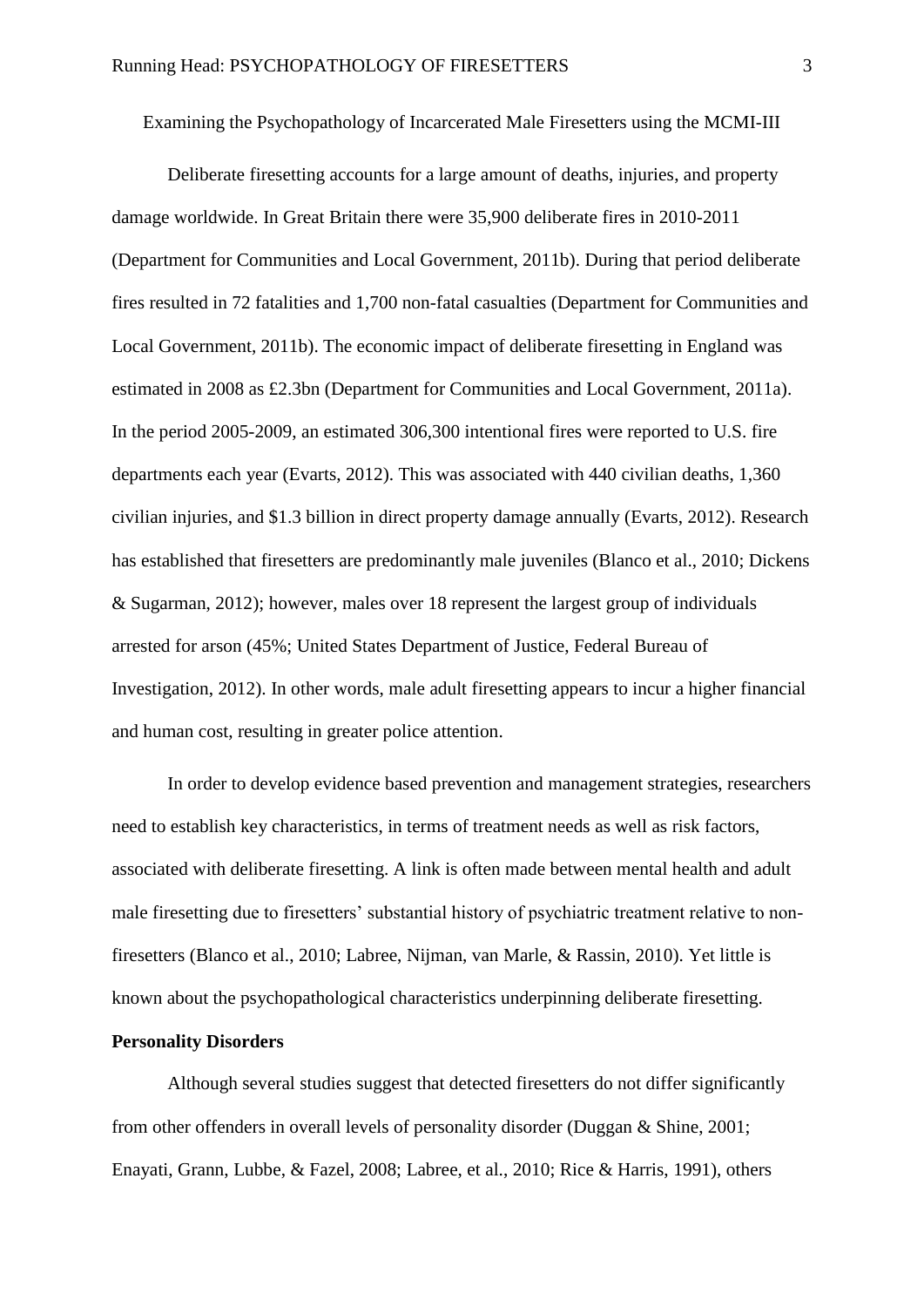suggest key differences. In a Canadian study of males charged with arson, Bradford (1982) reported 53% ( $n = 18$ ) held a DSM-II diagnosis of personality disorder, compared to 20% (n  $= 10$ ) of controls charged with non-arson offenses. Rix (1994) reported a similar prevalence in male UK firesetters in the absence of any control group. Some research suggests an association between Antisocial Personality Disorder (ASPD) and firesetting. For example, using retrospective data, Ducat, Ogloff, and McEwan (2013), reported that firesetters had significantly higher rates of ASPD diagnoses (assessed using the International Classification of Diseases [ICD-8/9]) than a community sample with a criminal history (excluding any charges for arson). Crucially, however, severity of community sample criminal history was not controlled for. Lindberg, Holi, Tani, and Virkkunen (2005) reported that ASPD (using ICD criteria) was the most common  $(22\%; n = 20)$  personality disorder in a sample of 90 adult male Finnish recidivistic arsonists (see also Rix, 1994). Repo (1998) found that ASPD was more prevalent among Finnish male firesetters who committed additional violent crimes than firesetters with additional non-violent crimes or no additional offences. This suggests that ASPD may not be specifically related to firesetting offences.

Borderline Personality Disorder (BPD) is also commonly cited in firesetters. Using a semi-structured assessment (the Personality Assessment Schedule; Tyrer & Alexander, 1979), Rix (1994) reported the second highest personality traits displayed among male firesetters, after antisocial, as borderline. When applying diagnostic criteria, however, avoidant personality disorder was more commonly diagnosed than BPD. In their sample of 90 male recidivistic firesetters, Lindberg et al. (2005) reported BPD diagnoses ( $n = 11$ ), alongside immature personality disorder  $(n = 11)$ , to be reasonably common although both were only half as prevalent as ASPD (see also Devapriam, Raju, Singh, Collacott & Bhaumik, 2007). Ducat et al. (2013) reported that firesetters in their sample had significantly more historical diagnoses of BPD than their community sample with criminal histories. Using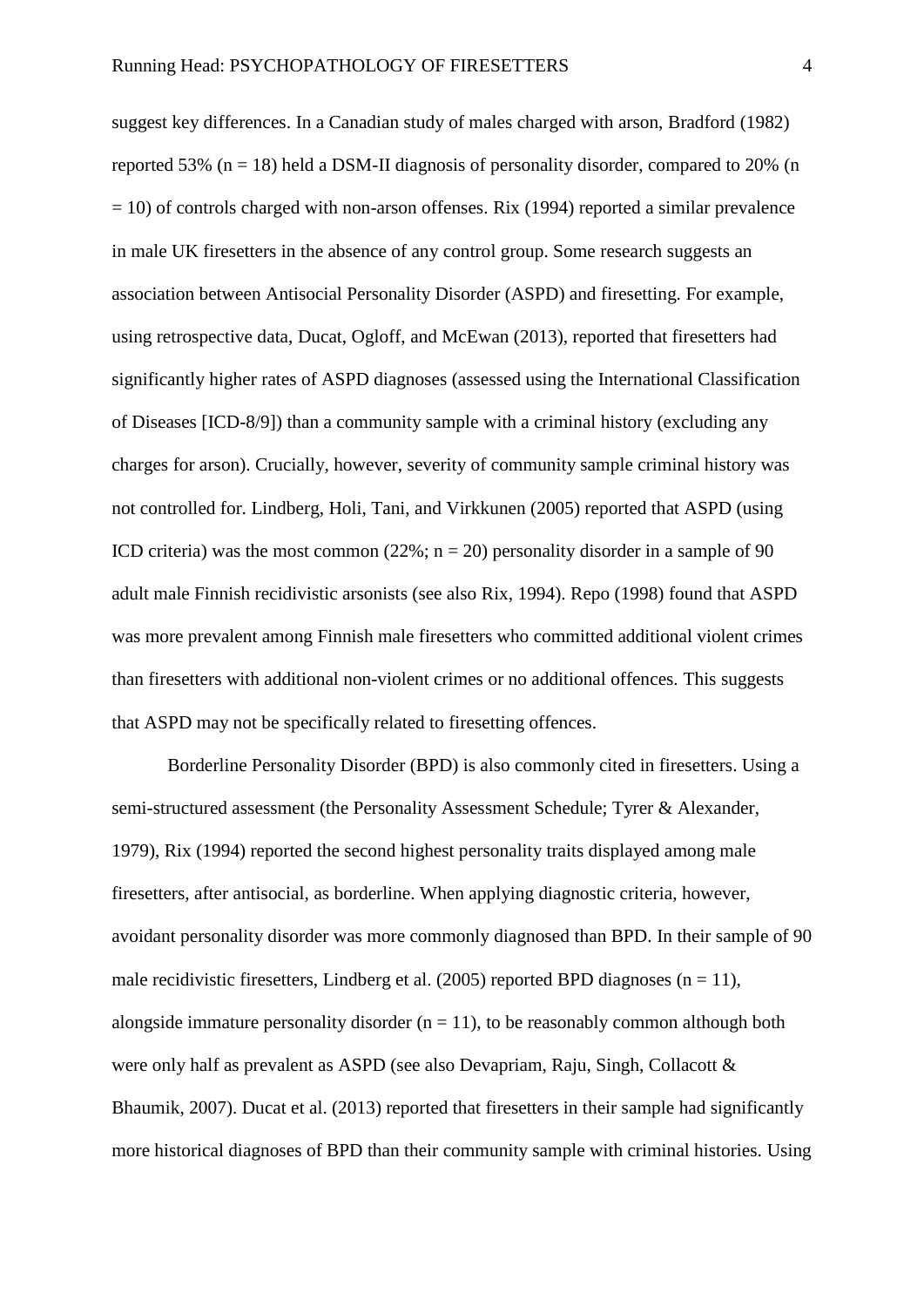the Personality Diagnostic Questionnaire  $(4<sup>th</sup>$  version; Hyler, 1994), Duggan and Shine (2001) found that male firesetters differed from prison controls only on borderline personality, with firesetters scoring significantly higher. What is not clear, however, is what percentage of each group reached a clinically significant level on the borderline scale. BPD is characterized by instability in interpersonal relationships, affect regulation, and impulse control (Lieb, Zanarini, Schmahl, Linehan, & Bohus, 2004); features which mirror male firesetter characteristics (see Gannon & Pina, 2010).

#### **Other Psychopathological Features**

Few studies have examined psychopathological deficits in firesetters who have come to the attention of the criminal justice system. Lindberg et al. (2005) reported a primary diagnosis of psychosis for 20% of their sample of 90 male apprehended recidivistic firesetters (see also Enayati et al., 2008). Räsänen et al. (1995) reported firesetters as holding higher levels of schizophrenia and other psychosis relative to homicide offenders (18% versus 4% respectively). More recently, a large scale study examining all individuals convicted of arson in Sweden over a 12-year period found relatively low levels of psychotic disorders (8% of males; Anwar, Långström, Grann, & Fazel, 2011). Ducat et al.'s (2013) retrospective study did not highlight any elevated levels of psychotic disorder in firesetters relative to their 'criminal' community sample, although schizophrenia was more prevalent among firesetters. The relationship between psychosis and firesetting, therefore, requires further examination.

Despite huge human and financial cost associated with deliberate firesetting, the underlying psychopathological features remain unclear (Gannon & Pina, 2010). Investigators have not always employed adequate comparison groups or standardized measures that highlight clinically significant psychopathologies. As a result, it is difficult to establish whether psychopathological characteristics that appear prevalent among firesetters are truly linked to firesetting or are a feature of offending or psychiatric populations more generally.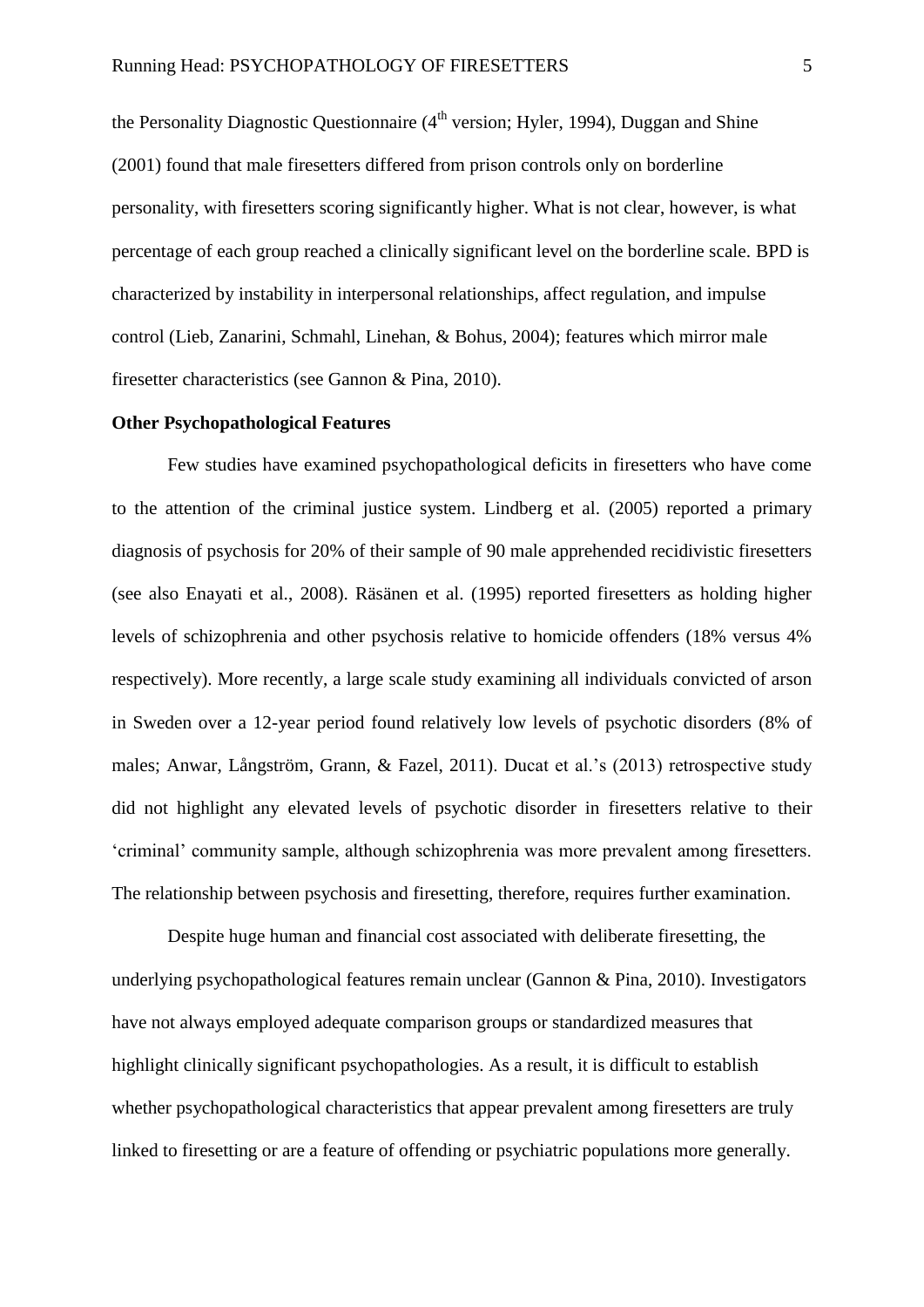The current study examined the psychopathology of male incarcerated firesetters using an appropriate comparison group and a structured inventory (i.e., the Millon Clinical Multiaxial Inventory-III; Millon, Davis, & Grossman, 2006) to highlight the presence of clinically significant psychopathologies. We predicted that firesetters would show high levels of clinically significant antisocial personality traits that would be similar to offending controls. We further predicted that levels of clinically significant borderline personality traits would also be high across the groups but would be significantly higher in firesetters. We aimed to explore whether firesetters and offending controls differ in the prevalence of clinically significant levels of other personality styles or clinical syndromes. We also aimed to determine which personality traits or clinical syndromes best predicted firesetting.

#### **Method**

#### **Participants**

The original sample contained 236 offenders (120 firesetters, 116 non firesetter controls) recruited from across nine adult prisons in the UK. Firesetters were selected from prison records indicating that they had a current or prior conviction or adjudication for an offence involving firesetting. Fifty five participants had index offences involving firesetting, 52 had previous convictions involving firesetting, and 21 reported setting fires in custody. Over a third of firesetters  $(n = 42)$  reported, or had on file, multiple firesetting incidents. Each participating prison was asked to generate a list of randomly selected prisoners as controls. Their prison records were checked to ensure the absence of deliberate firesetting, and this was confirmed with the participants themselves during data collection. All participants were aware that data was collected for research purposes and would not influence parole or recategorization decisions. Individuals were excluded from study participation if they were experiencing active psychosis or suicidal ideation or if researchers were informed that they posed a risk of hostage taking. Eighty two percent of both firesetters and controls identified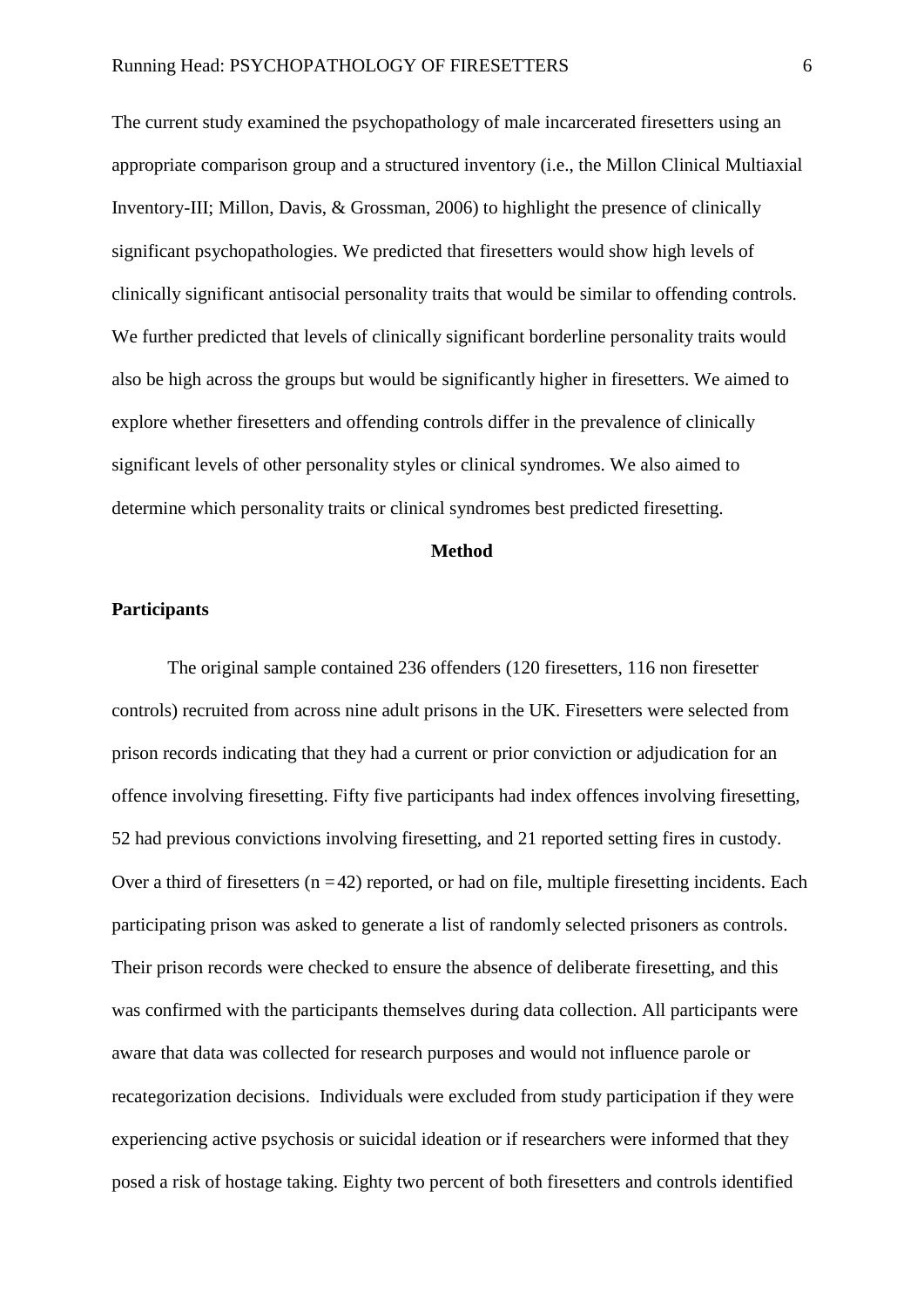themselves as white British or Irish. Firesetters and controls were statistically similar<sup>2</sup> in age  $(M = 33.4, SD = 12$  versus  $M = 36$ ,  $SD = 12.5$  respectively),  $t(233) = -1.61$ ,  $p = .110$  and sentence length (M = 72.19, SD = 61.29 versus M = 79.39, SD = 60.96), t(207) = -.85, p = .396. Firesetters did, however, have a greater number of previous offences ( $M = 34.03$ , SD = 39.75) than controls ( $M = 21.96$ ,  $SD = 29.11$ ), t(234) = 2.66, p = .008 although they did not differ significantly on violent offences (number of offences against the person), (firesetters M  $= 1.93$ , SD = 2.73; offending controls M = 1.39, SD = 2.36), t(215) = 1.54, p = .126. It was not possible to examine intellectual disability since IQ data is not routinely recorded in the UK prison service. All participants, however, indicated verbally that they were able to understand the self-report materials presented to them.

#### **Measures**

-

#### **Millon Clinical Multiaxial Inventory-III**

The Millon Clinical Multiaxial Inventory-III (MCMI-III; Millon et al., 2006) is a 175 item true-false self-report inventory of personality and psychopathology that is one of the most frequently used multiscale instruments for adult forensic evaluation (Archer, Buffington-Vollum, Stredny, & Handel, 2006). The MCMI-III measures eleven Clinical Personality Patterns, three Severe Personality Pathologies, seven Clinical Syndromes, and three Severe Clinical Syndromes. It also has three modifying indices of disclosure, desirability, and debasement, in addition to a validity scale. There is not complete alignment between the MCMI-III and the DSM-5 (American Psychiatric Association, 2013). However the personality scales correspond to DSM-IV-TR (American Psychiatric Association, 2000) Axis II diagnoses and the clinical syndromes reflect Axis I diagnoses (Millon, Davis, &

 $2$  Degrees of freedom differ across analyses as sentence length was not applicable for participants on remand, and for some participants file data was unavailable. Where official records were unavailable, number of previous convictions was based on participant self report.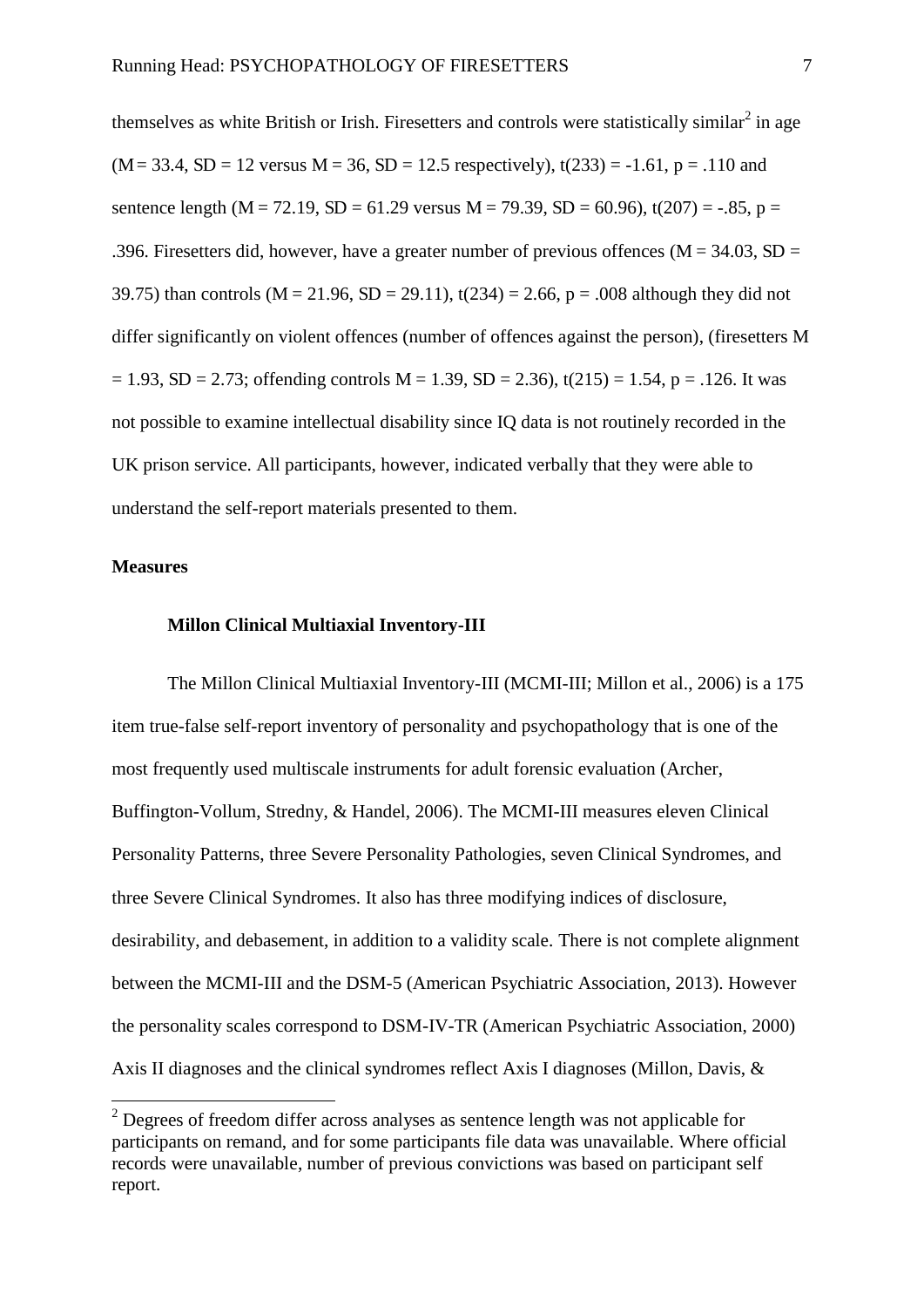Grossman, 2006). Scores are converted to standard scores by referencing them against established population criteria to yield Base Rate scores. For the personality scales participants scoring above 75 can be viewed as demonstrating clinically significant personality traits with participants above 85 seen as having "pathology pervasive enough to be called a personality disorder" (Millon, et al., 2006, p. 130). For the clinical syndromes scores between 75 and 85 are indicative of the presence of a syndrome and scores above 85 indicate the prominence of a syndrome. We refer to scores below 75 for both clinical syndromes and personality scales as below clinical threshold. Groth-Marnat (2003) reports that the MCMI-III holds strong internal consistency (alpha coefficients exceed .80 for 20 of 26 scales), moderate to high test-retest reliability (median .91 over a 4- to 14-day interval), and good predictive power. Groth-Marnat (2003) sounds a note of caution regarding the use of the MCMI concluding it places the clinician in the right "diagnostic ballpark", but does not provide a diagnosis.

#### **Demographic data and offending history**

Demographic characteristics and background information were collected using a short questionnaire and additional information such as previous convictions was obtained from prisoners' files with their consent.

#### **Procedure**

The study was approved by the University Research Ethics Committee (REF 20101507). Prisoners were assessed individually to maximize validity of self-report responding. Prisoners first provided written informed consent, answered demographic and background questions, and then completed the MCMI-III which was randomized amongst other questionnaire assessments. To ensure maximum comprehension, prisoners were asked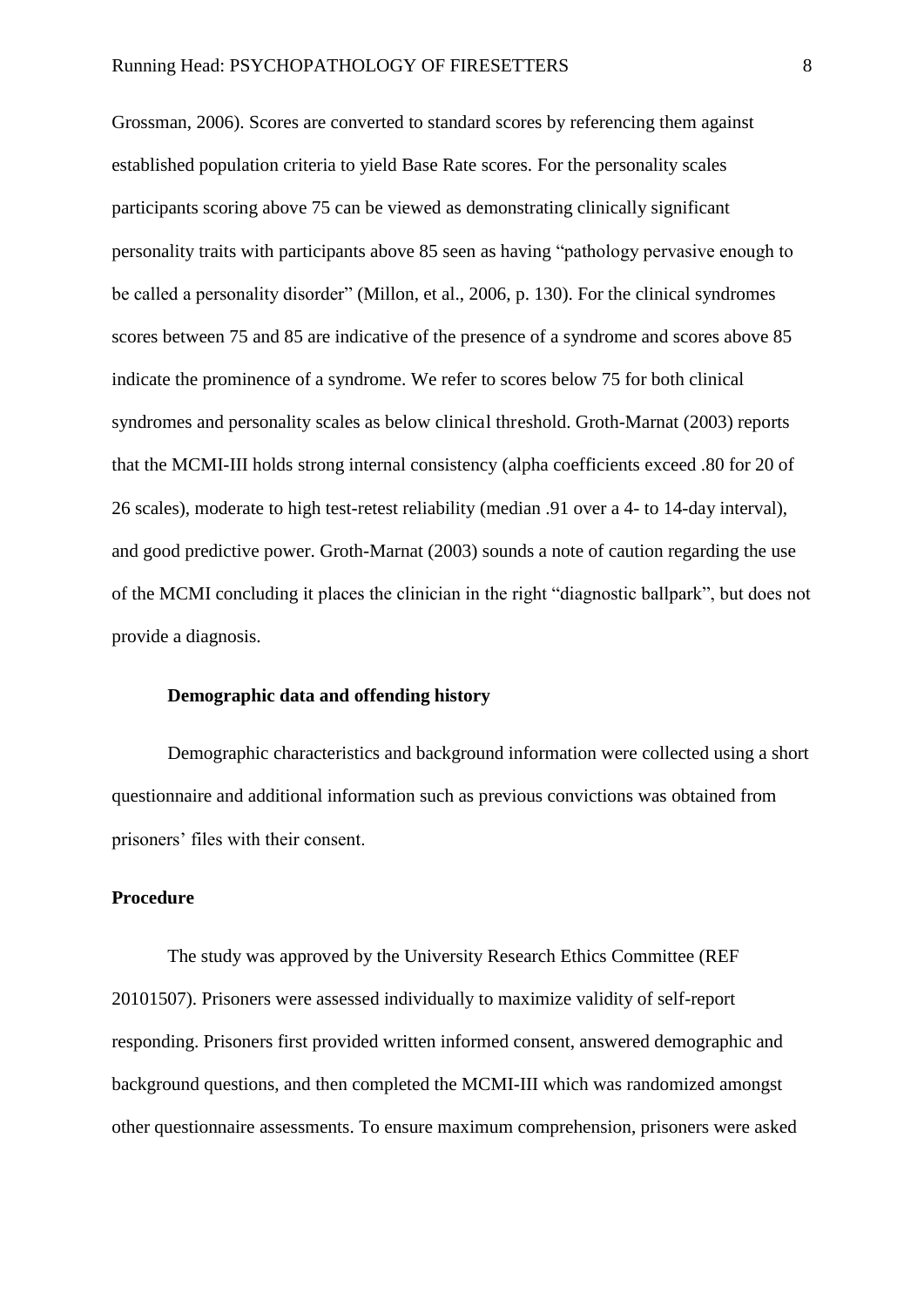if they would like the questionnaires to be read aloud to them. This format was chosen by the majority of firesetters and control prisoners (90%).

#### **Results**

Firesetters were more likely than controls to report engaging with mental health services either inside or outside prison, (56% versus 25% respectively),  $\chi^2(1, N = 233) =$ 21.73,  $p < .001$ ,  $OR = 3.65$ , 95% CI [2.09, 6.36]. Of those who reported engaging with mental health services, no group differences were found regarding self-reported mental health diagnosis prevalence (firesetters 71%, controls 70%),  $\chi^2(1, N = 95) = .05$ , p = .825, OR = 1.11, 95% CI [0.43, 2.88].

#### **Removal of Problematic Data**

Eleven participants had their MCMI-III data removed from further analysis as they had either too many missing answers (12 or more) or scored above 178 on the disclosure scale. No participants had problematically low scores on the disclosure scale or validity scores greater than one. In total, 225 participants were retained for analysis (112 firesetters, 113 controls).

#### **Personality Scales**

Table 1 shows the distribution of base rate scores for the MCMI-III personality scales. Firesetters were more likely to exhibit scores above the clinical threshold (i.e., clinically significant traits or personality disorder) for at least one of the personality scales (firesetters 85.7%, controls 72.6%),  $\chi^2(1, N = 225) = 5.88$ , p = .015, OR = 2.27, 95% CI [1.16, 4.44]. Table 1 shows that clinically significant traits or personality disorder were found among firesetters and controls across most of the personality scales. Exceptions are the histrionic and compulsive scales where 95-100% of participants scored below clinical significance. These two scales were therefore excluded from further analysis.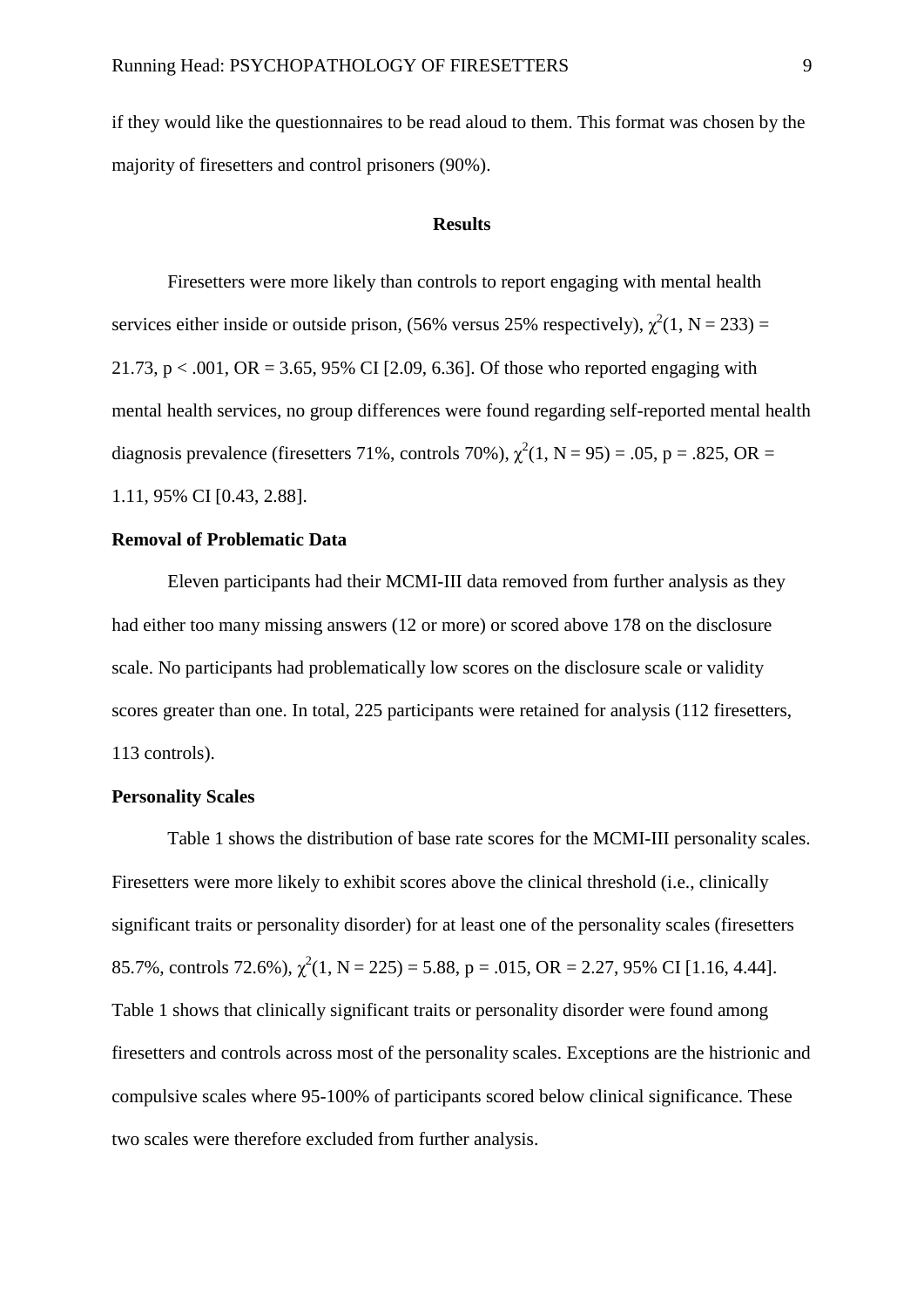We examined the distribution of scores classified as below clinical threshold or clinically significant (i.e., personality disorder) according to group status (firesetter or control). Chi-square analysis suggested that these distributions varied according to group status for all scales with the exceptions of the narcissistic, antisocial, and paranoid scales. The nine statistically significant scales were entered—via backward selection—into a binary logistic regression to examine their ability to predict group status (i.e., firesetter or control). Seven steps were carried out, removing six of the personality scales from the model. The final model significantly predicted firesetters from controls (Omnibus  $\chi^2 = 32.99$ , df = 3, p < .001). The variables that remained in the model were the avoidant, dependent, and borderline scales. However, only the borderline scale made a statistically significant contribution in the final model (Wald  $\chi^2$  = 13.64, p < .001). This logistic regression model alone correctly predicted group membership 64.9% of the time (67% firesetters, 62.8% controls). The coefficient values suggest that every one point increase in the borderline scale increases the odds of being a firesetter by a factor of 1.03, 95% CI [1.01, 1.05].

Approximate location of Table 1

#### **Clinical Syndromes**

The analysis of the MCMI-III clinical syndrome scales mirrored the steps taken for the MCMI-III personality scales. Firesetters were more likely to exhibit scores above the clinical threshold (i.e., presence or prominence of a syndrome) for at least one of the clinical syndromes (firesetters 83.9%, controls 58.4%),  $\chi^2(1, N = 225) = 17.83$ , p < .001, OR = 3.72, 95% CI [1.98, 6.97]. Table 2 shows that presence or prominence of a syndrome were found among firesetters and controls across most of the syndrome scales. Chi-square analysis highlighted significant group differences for anxiety, dysthymia, alcohol dependence, drug dependence, post traumatic stress disorder, and major depression scales. These six variables were entered into a binary logistic regression using backward selection. Following five steps,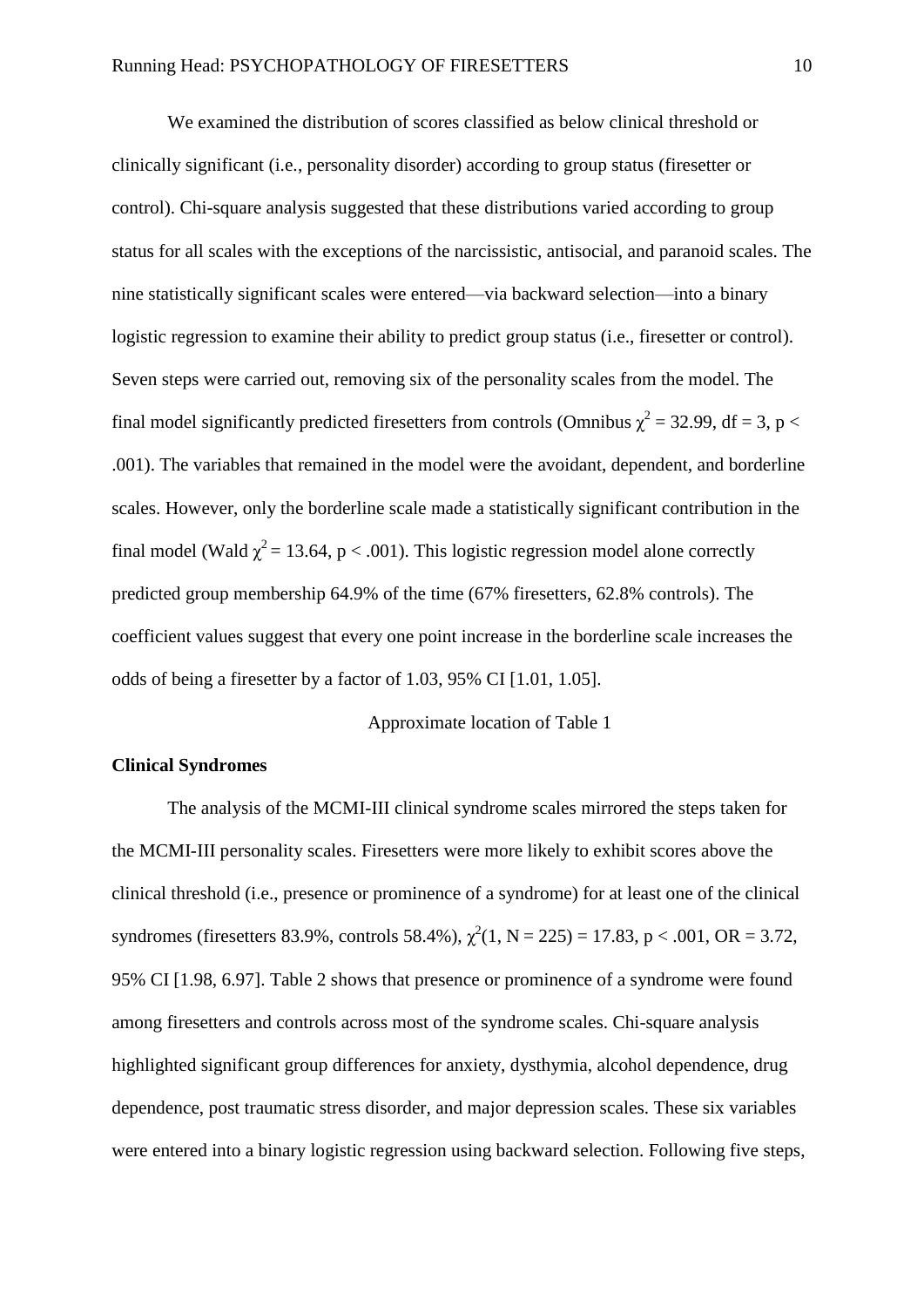removing four variables, the model significantly predicted firesetters from controls (Omnibus  $\chi^2$  = 24.82, df = 2, p < .001) and was able to correctly predict group membership 63.1% of the time (69.6% firesetters, 56.6% controls). The two remaining significant variables were drug dependence (Wald  $\chi^2$  = 13.64, p = .003) and major depression (Wald  $\chi^2$  = 13.64, p = .002). The coefficients suggested that a one point increase on either scale would increase the odds of belonging to the firesetting group by a factor of 1.02, 95% CI [1.01, 1.03].

Approximate location of Table 2

#### **Further Analysis**

To establish the exact relationship between personality style/disorder, other psychopathology, and firesetting we carried out several additional analyses. Since drug dependence and mood instability are characteristic of BPD (Lieb et al, 2004) we examined whether the relationship between both drug dependence and major depression with firesetting might be mediated by borderline scale scores. We used a bootstrapping procedure (INDIRECT SPSS macro; Preacher & Hayes, 2008) in which one thousand bootstrapped samples were drawn and bias corrected confidence intervals (CIs) were calculated. CIs that did not include zero indicated significant mediation. We found that the relationship between drug dependence and firesetting was significantly mediated (total effect  $\beta = .023$ , p < .001 versus direct effect  $\beta$  = .01, p = .459) by scores on the borderline scale (mediating path  $\beta$  = 0.02, 95% CI [.01, .03]). This pattern was mirrored in the second analysis examining the relationship between major depression and firesetting which was mediated (total effect  $\beta$  = .02,  $p < .001$  versus direct effect  $\beta = .01$ ,  $p = .322$ ) by scores on the borderline scale. Once again the mediating path was significant  $(\beta = 0.02, 95\% \text{ CI} [0.01, 0.02])$ .

A receiver operating characteristic (ROC) analysis was carried out to quantify the specificity/sensitivity trade-off with which the borderline personality scale could discriminate between firesetters and controls. This performed at a level greater than chance; area under the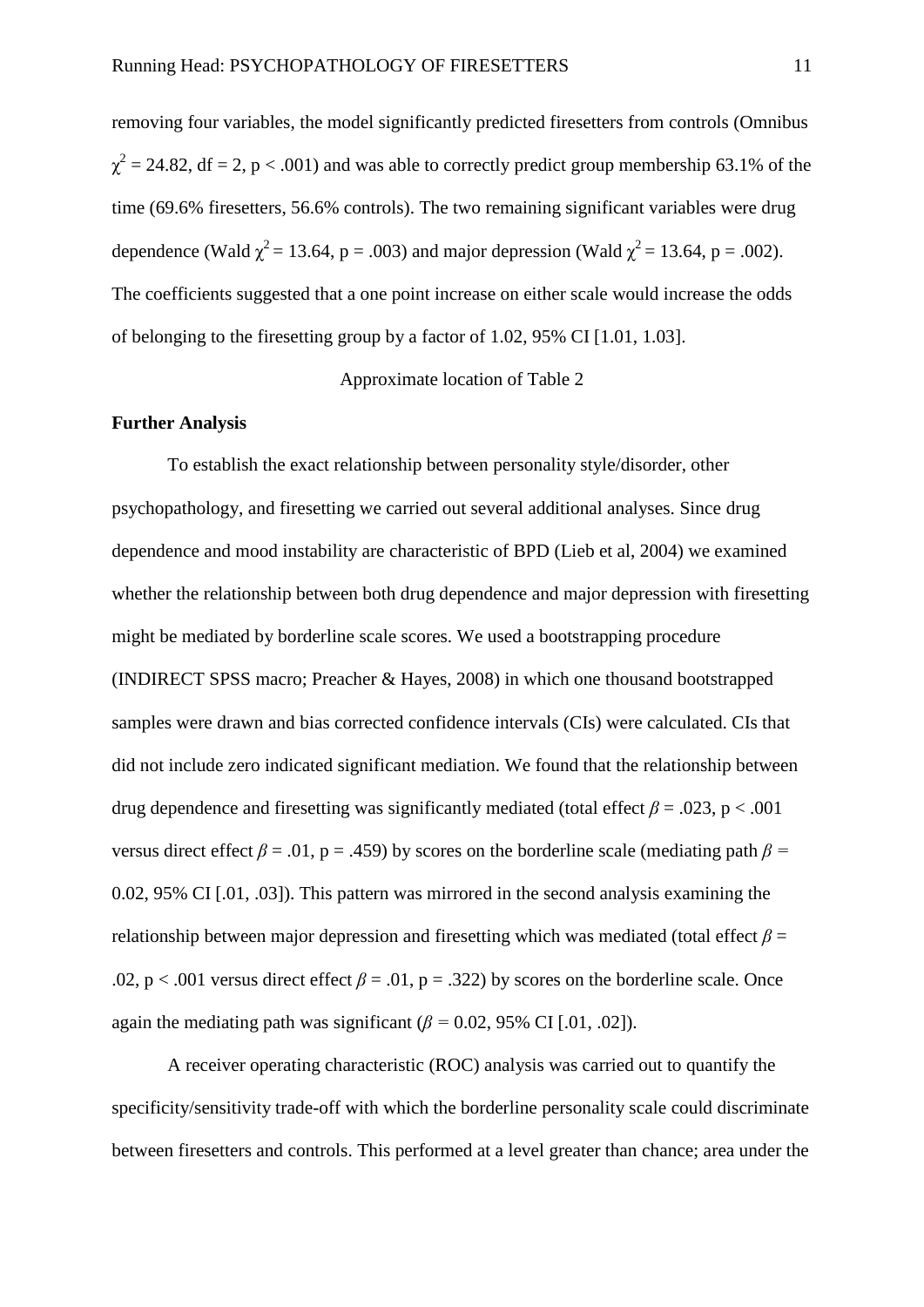curve  $(AUC) = .70$ ,  $p < .001$ , 95% CI [.64, .77] corresponding to a Cohen's d effect size of approximately 1.05 (Rice & Harris, 2005). Because the groups differed on number of mental health engagements, we re-ran the ROC analysis separately for those who had reported engaging with mental health services and those who had not. The borderline scale significantly discriminated between firesetters and controls in both analyses, with AUCs greater than any of the other MCMI-III scales<sup>3</sup>.

#### **Discussion**

Consistent with previous findings (Blanco et al, 2010; Ducat et al., 2013), firesetters reported more mental health service engagement than non-firesetters. However, among those who had engaged with mental health services, both groups were equally likely to report receiving a diagnosis of a mental health disorder. In our sample there were more firesetters scoring in the clinically significant range, across the majority of scales on both axes of the MCMI-III. Despite the breadth of apparent psychopathological deficits faced by firesetters relative to controls it was the borderline personality scale that emerged from our analyses as the strongest discriminator between firesetters and controls (supporting previous research implicating borderline personality; e.g. Ducat et al, 2013; Duggan & Shine, 2001). Results did not appear to be an artifact of any sampling bias as between group differences in accessing mental health services or in the number of previous offenses appeared related to increased psychopathological deficits rather than group membership.

 Crucially, the findings of the current study indicate that certain psychopathological traits previously associated with firesetting may be associated with factors such as general offending or general mental health deficits. Firesetters were no more likely than controls to

<sup>&</sup>lt;sup>3</sup> We also found through mediation analysis that mental health (i.e., number of MCMI scores in the clinical range) confounded the relationship between offender type (firesetter or control) and number of previous convictions. This suggests that mental health deficits might be impacting on number of convictions rather than less 'criminal' inmates being selected as controls.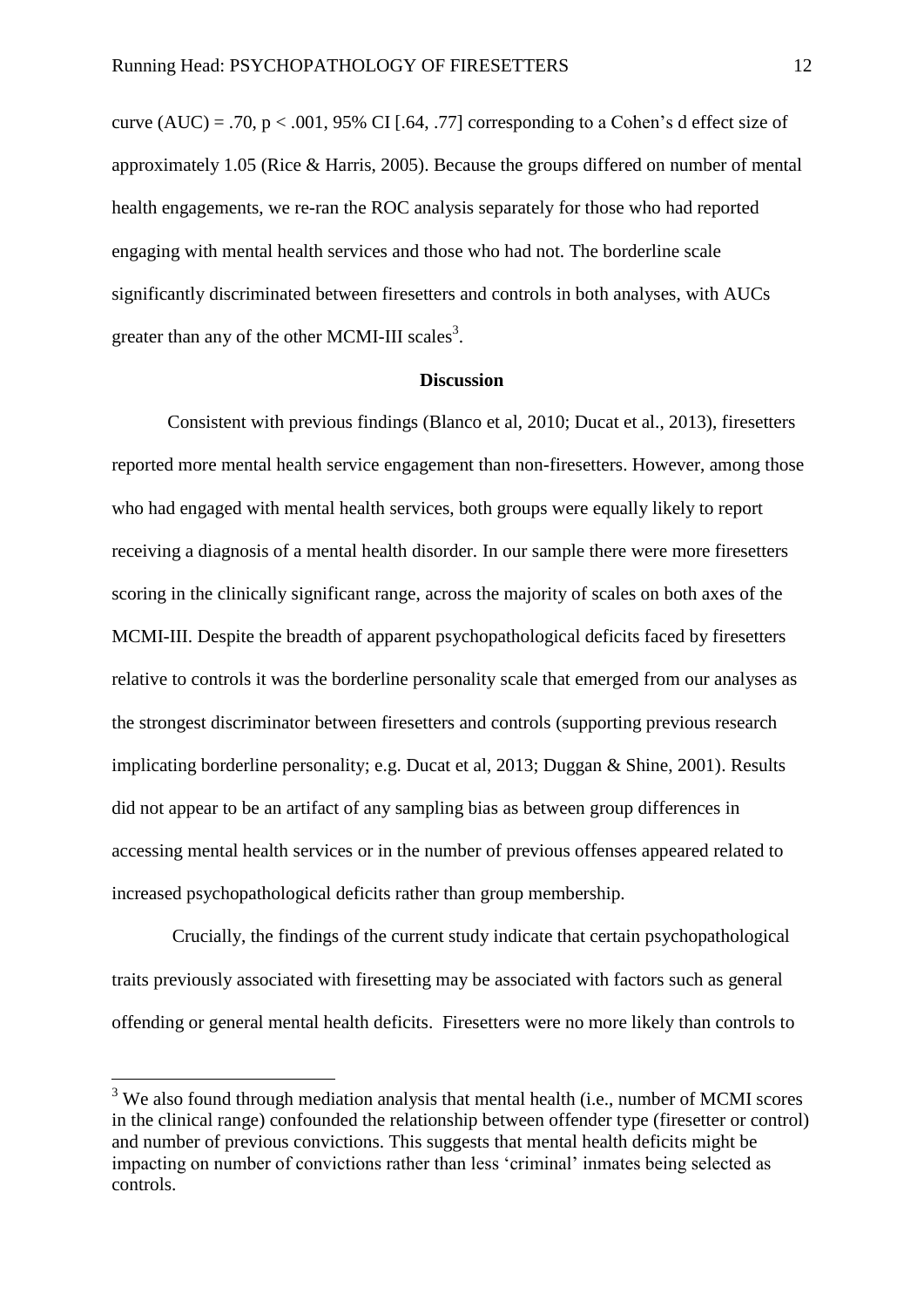display clinically significant levels of antisocial personality and thought or delusional disorders (related to psychosis). However, Craig (1999) concludes that the MCMI performs poorly in the assessment of psychotic disorders, and therefore this conclusion would benefit from replication using additional methods. An elevated but non predictive pattern of scoring was found for the schizoid, avoidant, depressive, dependent, sadistic, negativistic, masochistic, and schizotypal personality scales along with anxiety, dysthymia, alcohol dependence, and post traumatic stress disorder. While both major depression and drug dependence were significant predictors of firesetting, the predictive ability of those scales could be subsumed by that of the borderline personality scale. We therefore conclude that while firesetters, as a group, seem to suffer from a range of problematic psychopathological traits, it is their endorsement of traits indicative of borderline personality disorder that most sets them apart as a group from other offenders. It should be noted, however, that over 60% of firesetters did not reach a level on the borderline personality scale that would be considered clinically significant (see Table 1). Therefore it is apparent that the predictive ability of the scale in discriminating between groups was being driven, in part, by the results of subclinical individuals. Thus, it would be inaccurate to say that firesetters seem to be characterized by BPD. Instead, firesetters' pattern of responding on the borderline personality items is indicative of underlying borderline personality traits such as instability in interpersonal relationships (e.g., 'My feelings toward important people in my life often swing from loving them to hating them'), poor impulse control (e.g., 'I act quickly much of the time and don't think things through as I should') and affect regulation issues (e.g., 'My moods seem to change a great deal from one day to the next'). Future research may examine whether such traits operate as distinct risk factors for firesetting, or whether they cluster together implicating borderline personality style as a single risk factor.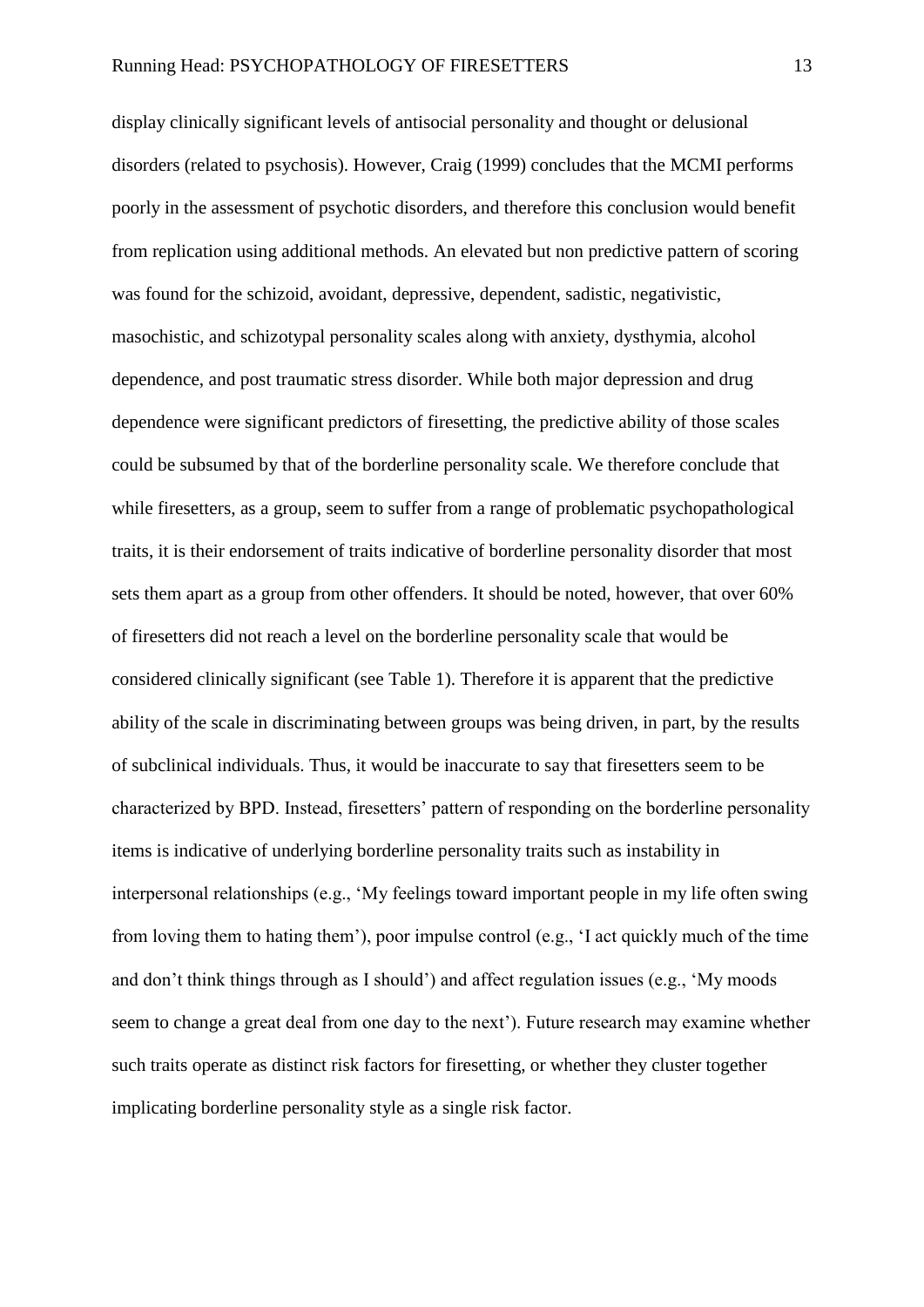There are specific caveats to consider when interpreting the findings of this study. Common method variance (i.e., variance as a result of consistent responding from participants due to the self-report methodology) may have biased the findings of this study. However, self-report was deemed most appropriate in order to assess the respondents' perceptual and experiential constructs (Chan, 2009) and the order of measures was randomized and counterbalanced to account for any order effects. It should also be noted that the MCMI-III is not a replacement clinical assessment of individuals, rather an adjunct that validly identifies traits indicative of a disorder (Retzlaff, Stoner, & Kleinsasser, 2002). Future studies should examine whether corresponding patterns of psychopathological deficits are found when using clinically assessed judgments and diagnoses.

The clinical utility of the current study is most applicable when working with adult male firesetters. Future research should examine whether borderline personality is as predictive of firesetting amongst other firesetting populations, such as female offenders, adolescents, and mentally disordered firesetters. Finally research should address whether firesetters benefit from interventions that include focused work on features of borderline personality such as instability in interpersonal relationships, affect regulation, and impulse control.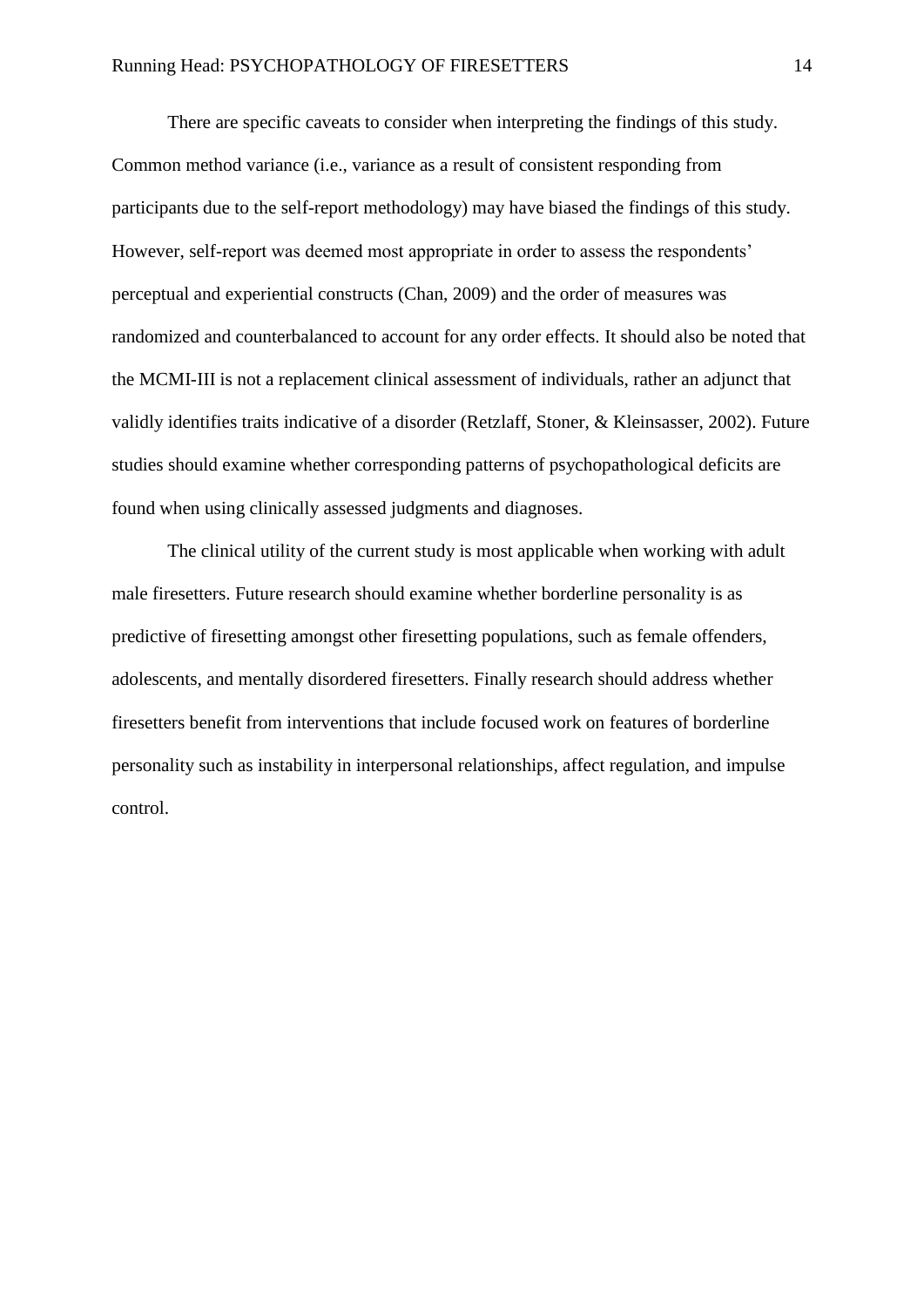#### **References**

- American Psychiatric Association. (2000). Diagnostic and statistical manual of mental disorders : DSM-IV-TR (4th ed.). Washington: American Psychiatric Association.
- American Psychiatric Association. (2013). Diagnostic and statistical manual of mental disorders (5th ed.). Arlington, VA: American Psychiatric Publishing.
- Anwar, S., Långström, N., Grann, M., & Fazel, S. (2011). Is Arson the Crime Most Strongly Associated With Psychosis?—A National Case-Control Study of Arson Risk in Schizophrenia and Other Psychoses. Schizophrenia Bulletin, 37, 580-586. doi:10.1093/schbul/sbp098
- Archer, R. P., Buffington-Vollum, J. K., Stredny, R. V., & Handel, R. W. (2006). A survey of psychological test use patterns among forensic psychologists. Journal of Personality Assessment, 87(1), 84-94. doi:10.1207/s15327752jpa8701\_07
- Blanco, C., Alegría, A. A., Petry, N. M., Grant, J. E., Simpson, H. B., Liu, S. M., et al. (2010). Prevalence and correlates of fire-setting in the United States: results from the National Epidemiologic Survey on Alcohol and Related Conditions (NESARC). J Clin Psychiatry, 71(9), 1218-1225. doi:10.4088/JCP.08m04812gry
- Bradford, J. M. (1982). Arson: A clinical study. The Canadian Journal of Psychiatry / La Revue canadienne de psychiatrie, 27, 188-193.
- Chan, D. (2009). So Why Ask Me? Are Self-Report Data Really That Bad? In C.E. Lance & R.J. Vandenber (Eds.), Statistical and Methodological Myths and Urban Legends: Received Doctrine, Verity, and Fable in the Organizational and Social Sciences (pp. 309- 336). East Sussex, UK: Taylor & Francis Group.
- Department for Communities and Local Government. (2011a). The economic cost of fire: estimates for 2008. London: Department for Communities and Local Government.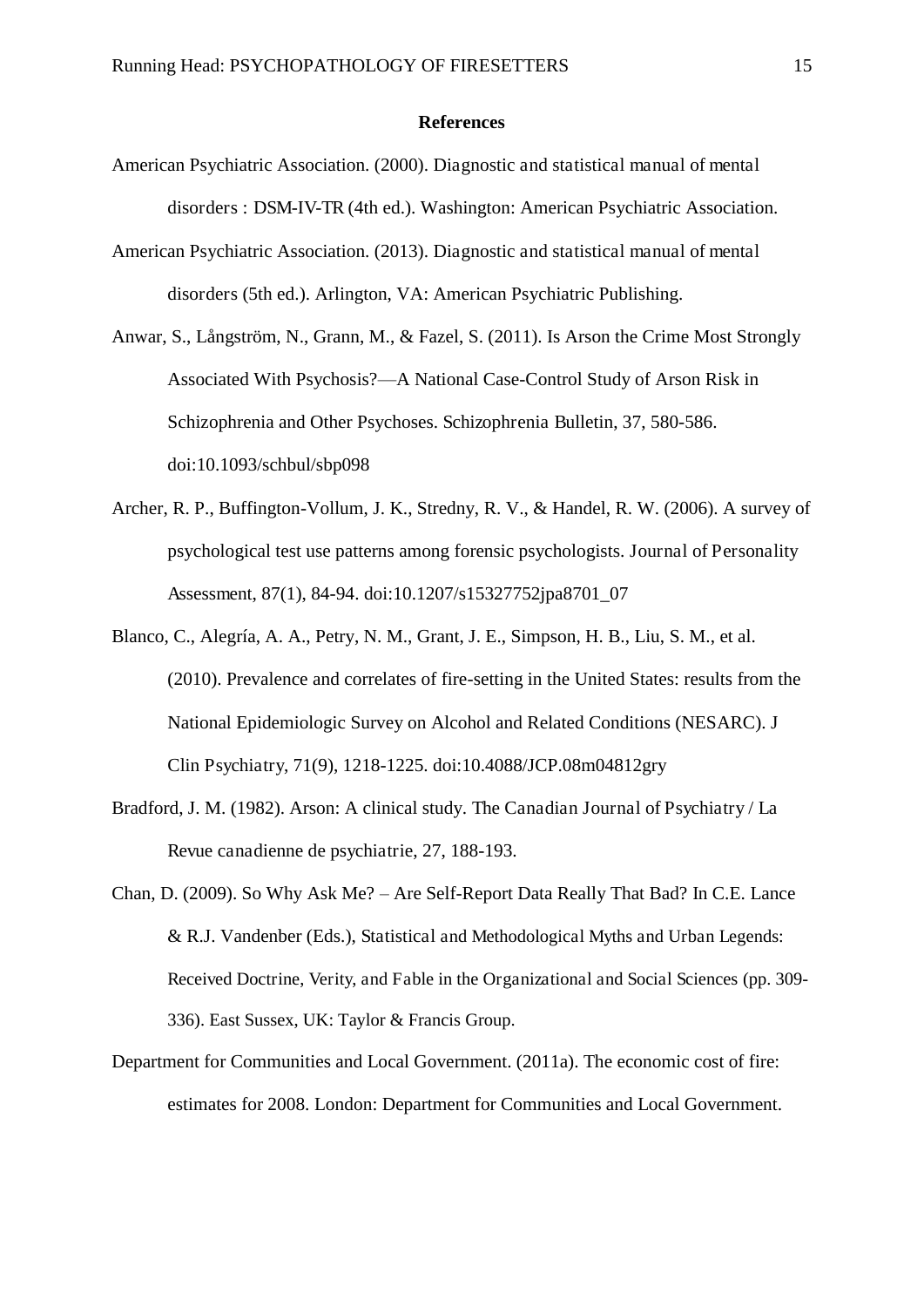- Department for Communities and Local Government. (2011b). Fire Statistics Great Britain, 2010 - 2011. London: Department for Communities and Local Government.
- Devapriam, J., Raju, L. B., Singh, N., Collacott, R., & Bhaumik, S. (2007). Arson: Characteristics and predisposing factors in offenders with intellectual disabilities. British Journal of Forensic Practice, 9(4), 23-27.
- Dickens, G. L., & Sugarman, P. A. (2012). Adult firesetters: prevalence, characteristics and psychopathology. In G. L. Dickens, P. A. Sugarman & T. A. Gannon (Eds.), Firesetting and Mental Health: Theory, Research and Practice (pp. 3-27). London: RCPsych Publications.
- Ducat, L., Ogloff, J. R., & McEwan, T. (2013). Mental illness and psychiatric treatment amongst firesetters, other offenders and the general community.Australian and New Zealand Journal of Psychiatry. doi:10.1177/0004867413492223
- Duggan, L., & Shine, J. (2001). An investigation of the relationship between Arson, Personality Disorder, Hostility, Neuroticism and Self-esteem amongst incarcerated Fire-Setters. Prison Service Journal, 18-21.
- Enayati, J., Grann, M., Lubbe, S., & Fazel, S. (2008). Psychiatric morbidity in arsonists referred for forensic psychiatric assessment in Sweden. Journal of Forensic Psychiatry & Psychology, 19, 139-147. doi:10.1080/14789940701789500
- Evarts, B. (2012). Intentional Fires. Quincy, MA: National Fire Protection Association, Fire Analysis and Research Division.
- Gannon, T. A., & Pina, A. (2010). Firesetting: Psychopathology, theory and treatment. Aggression and Violent Behavior, 15, 224-238. doi:10.1016/j.avb.2010.01.001

Groth-Marnat, G. (2003). Handbook of psychological assessment.

Hyler, S. (1994). Personality diagnostic questionnaire-4. New York: New York State Psychiatric Institute.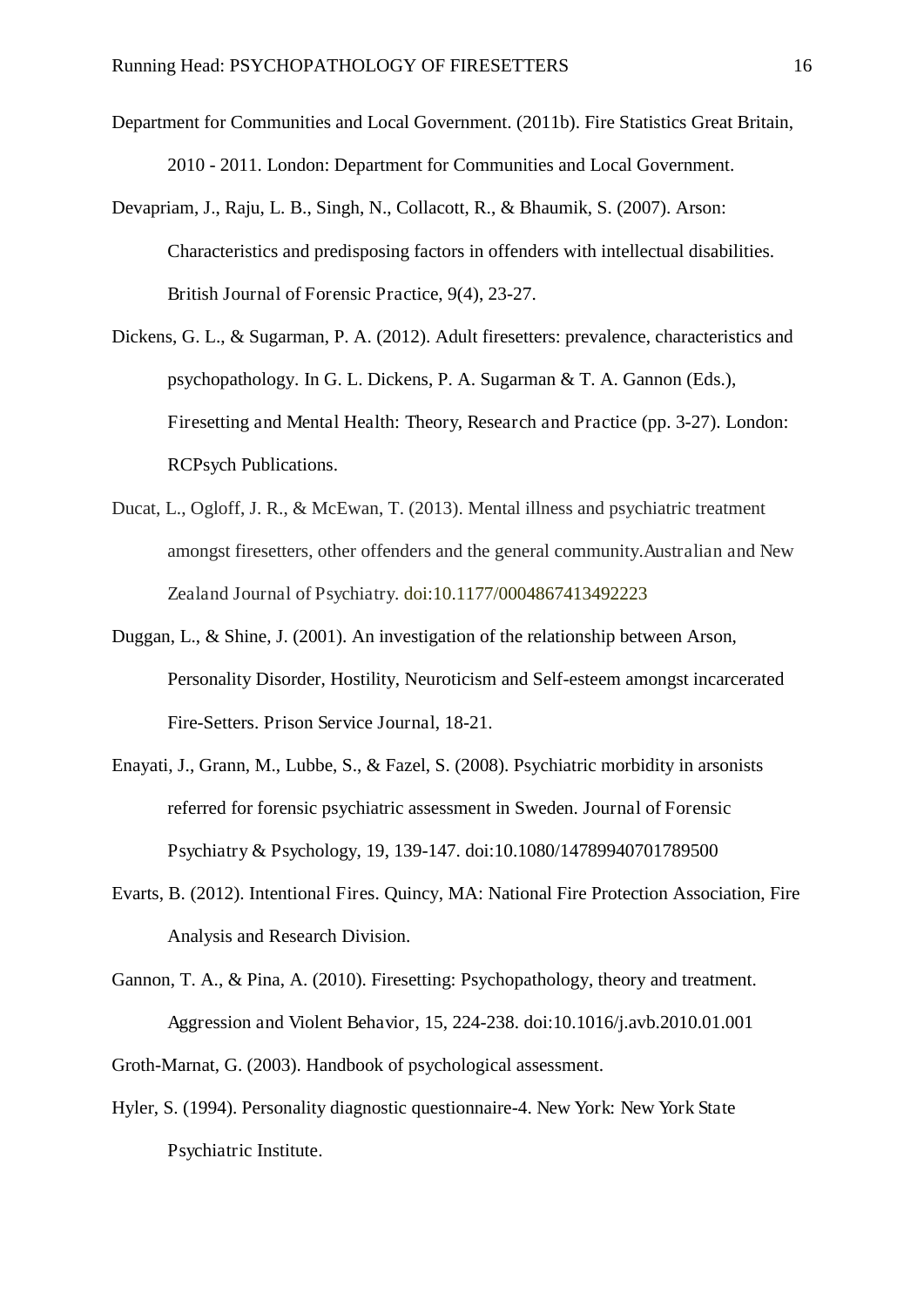- Labree, W., Nijman, H., van Marle, H., & Rassin, E. (2010). Backgrounds and characteristics of arsonists. International Journal of Law and Psychiatry, 33, 149-153. doi:10.1016/j.ijlp.2010.03.004
- Lieb, K., Zanarini, M. C., Schmahl, C., Linehan, M. M., & Bohus, M. (2004). Borderline personality disorder. The Lancet, 364, 453-461. doi:10.1016/S0140-6736(04)16770-6
- Lindberg, N., Holi, M. M., Tani, P., & Virkkunen, M. (2005). Looking for pyromania: Characteristics of a consecutive sample of Finnish male criminals with histories of recidivist fire-setting between 1973 and 1993. BMC Psychiatry, 5, 47. doi:10.1186/1471-244x-5-47
- Millon, C., Davis, R., & Grossman, S. (2006). MCMI-III: Millon Clinical Multiaxial Inventory-III: Pearson Assessments.
- Preacher, K. J., & Hayes, A. F. (2008). Asymptotic and resampling strategies for assessing and comparing indirect effects in multiple mediator models. Behavior Research Methods, 40, 879-891. doi:10.3758/brm.40.3.879
- Räsänen, P., Hakko, H., & Väisänen, E. (1995). The mental state of arsonists as determined by forensic psychiatric examinations. Bulletin of the American Academy of Psychiatry and the Law, 23, 547-553.
- Repo, E. (1998). Finnish fire-setting offenders evaluated pretrial. Psychiatria Fennica, 29, 175-189.
- Retzlaff, P., Stoner, J., & Kleinsasser, D. (2002). The Use of the MCMI-III in the Screening and Triage of Offenders. International Journal of Offender Therapy and Comparative Criminology, 46, 319-332. doi:10.1177/0306624x02463006
- Rice, M., & Harris, G. (2005). Comparing Effect Sizes in Follow-Up Studies: ROC Area, Cohen's d, and r. Law and Human Behavior, 29, 615-620. doi:10.1007/s10979-005- 6832-7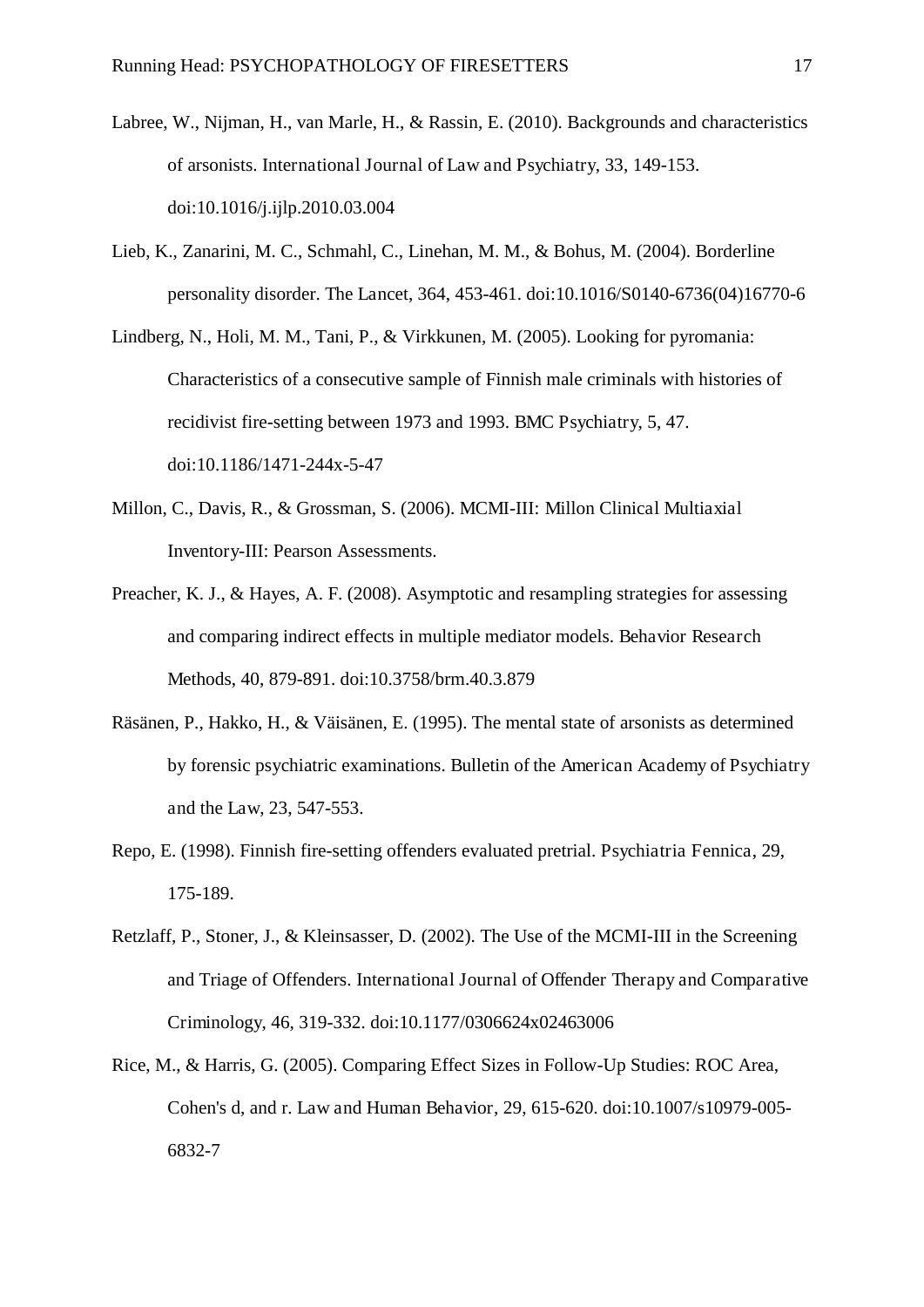- Rice, M. E., & Harris, G. T. (1991). Firesetters admitted to a maximum security psychiatric institution: Offenders and offenses. Journal of Interpersonal Violence, 6, 461-475. doi:10.1177/088626091006004005
- Rix, K. J. B. (1994). A psychiatric study of adult arsonists. Medicine Science and the Law, 34, 21-34.
- Tyrer, P., & Alexander, J. (1979). Classification of personality disorder. The British Journal of Psychiatry, 135, 163-167. doi:10.1192/bjp.135.2.163
- United States Department of Justice, Federal Bureau of Investigation. (2012). Crime in the United States, 2011 Retrieved April 23, 2013, from [http://www.fbi.gov/about](http://www.fbi.gov/about-us/cjis/ucr/crime-in-the-u.s/2011/crime-in-the-u.s.-2011/index-page)[us/cjis/ucr/crime-in-the-u.s/2011/crime-in-the-u.s.-2011/index-page](http://www.fbi.gov/about-us/cjis/ucr/crime-in-the-u.s/2011/crime-in-the-u.s.-2011/index-page)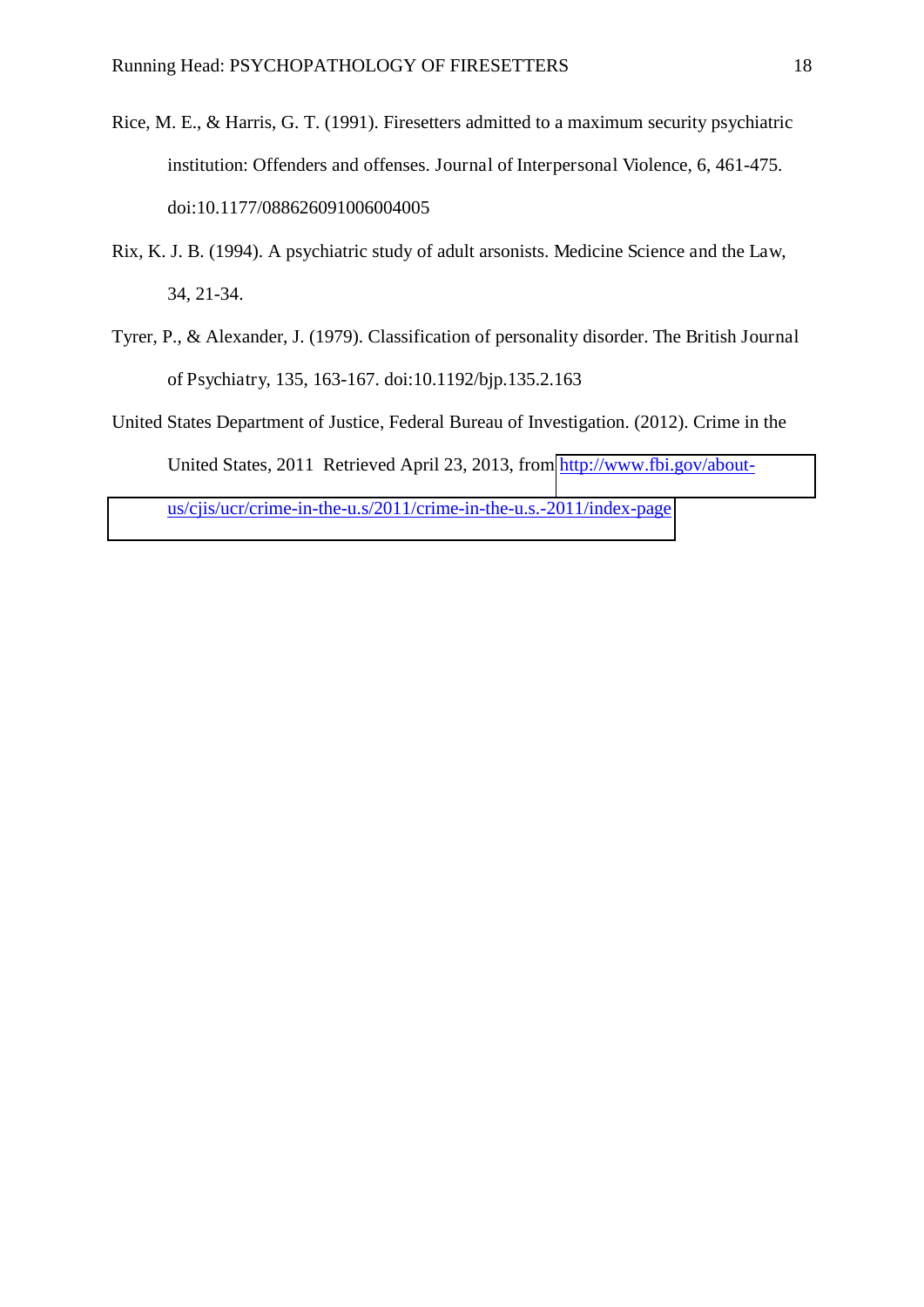#### Table 1

|  | Percentage of Participants Scoring Below Clinical Threshold and in the Clinical Ranges on Personality Scales |  |  |  |  |
|--|--------------------------------------------------------------------------------------------------------------|--|--|--|--|
|  |                                                                                                              |  |  |  |  |

|                           |                         | <b>Below Clinical</b><br>Threshold |                  | Clinically significant<br>traits |                  | Personality disorder |                  |           |
|---------------------------|-------------------------|------------------------------------|------------------|----------------------------------|------------------|----------------------|------------------|-----------|
| <b>Personality Scales</b> |                         | Firesetters<br>$\%$                | Controls<br>$\%$ | Firesetters<br>$\%$              | Controls<br>$\%$ | Firesetters<br>$\%$  | Controls<br>$\%$ | $\chi^2$  |
| $\mathbf{1}$              | Schizoid                | 55.4                               | 74.3             | 32.1                             | 18.6             | 12.5                 | 7.1              | 8.90*     |
| 2a                        | Avoidant                | 51.8                               | 75.2             | 26.8                             | 18.6             | 21.4                 | 6.2              | 16.01***  |
| 2 <sub>b</sub>            | Depressive              | 45.5                               | 68.1             | 20.5                             | 17.7             | 33.9                 | 14.2             | 14.45**   |
| $\overline{3}$            | Dependent               | 58.0                               | 80.5             | 29.5                             | 15.0             | 12.5                 | 4.4              | 13.71**   |
| $\overline{4}$            | Histrionic <sup>a</sup> | 99.1                               | 99.1             | 0.9                              | 0.9              | 0.0                  | 0.0              |           |
| 5                         | Narcissistic            | 83.0                               | 88.5             | 10.7                             | 5.3              | 6.3                  | 6.2              | 2.25      |
| 6a                        | Antisocial              | 48.2                               | 57.5             | 20.5                             | 20.4             | 31.3                 | 22.1             | 2.68      |
| 6b                        | Sadistic                | 67.0                               | 83.2             | 17.9                             | 10.6             | 15.2                 | 6.2              | $8.30*$   |
| $\tau$                    | Compulsive <sup>b</sup> | 100                                | 95.6             | $0.0\,$                          | 4.4              | 0.0                  | 0.0              |           |
| 8a                        | Negativistic            | 43.8                               | 65.5             | 29.5                             | 21.2             | 26.8                 | 13.3             | $11.50**$ |
| 8b                        | Masochistic             | 40.2                               | 57.5             | 42.0                             | 38.1             | 17.9                 | 4.4              | 12.81**   |
| S                         | Schizotypal             | 68.8                               | 87.6             | 22.3                             | 9.7              | 8.9                  | 2.7              | 12.00**   |
| $\mathsf{C}$              | <b>Borderline</b>       | 63.4                               | 81.4             | 12.5                             | 9.7              | 24.1                 | 8.8              | 10.87*    |
| $\mathbf{P}$              | Paranoid                | 68.8                               | 80.5             | 17.9                             | 9.7              | 13.4                 | 9.7              | 4.39      |

Note. Distributions based on unadjusted Base Rate

 $a,b$  Chi-square not calculated as over 20% of cell counts less than 5

\* p < .05 \*\* p < .01 \*\*\* p < .001